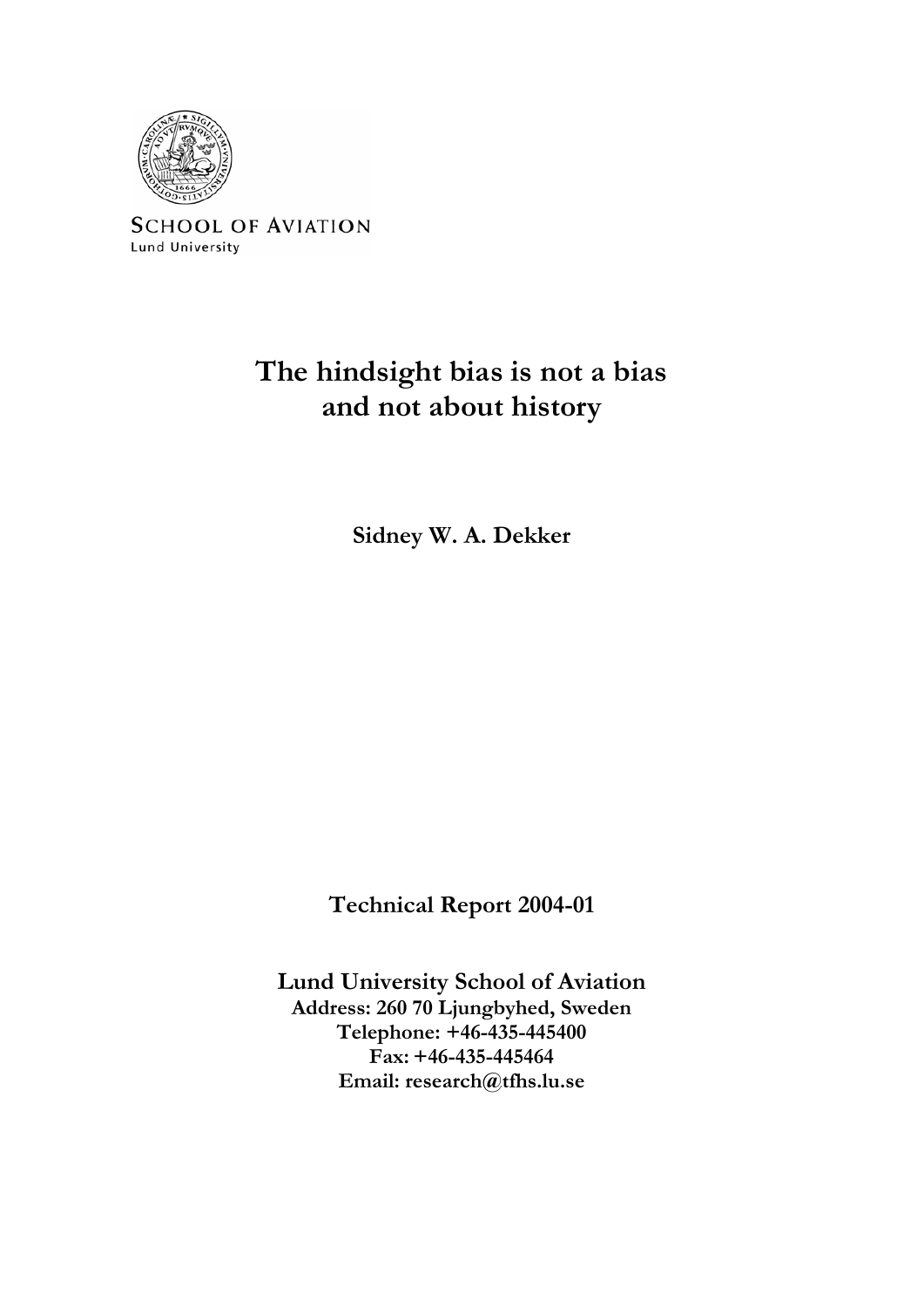Abstract. The hindsight bias is seen as a large obstacle to learning from incidents. Almost all explanations of the hindsight bias focus on how it distorts historical explanation. But perhaps the hindsight bias is not about history and not a bias. It may rather be about controlling the future. The almost inevitable urge to highlight and oversimplify past choice moments (where people went the wrong way), the drive to identify "errors", is forward looking, not backward looking. The hindsight bias may represent an oversimplification of history that primes us for complex futures and allows us to project simple models of past lessons onto those futures, lest history repeats itself. This means that for making progress on safety and learning from incidents, people's retrospective reconstruction, and the hindsight bias, should not be seen and combatted as the primary phenomenon.

## **Introduction**

The hindsight bias is one of the most consistent "biases" in psychology and it has a profound influence on how we understand and learn from incidents. Fischoff (1975) reported on a series of experiments that demonstrated how knowledge of outcome increases the postdicted likelihood of reported events, and changes the perceived relevance of event-descriptive data. In other words, hindsight makes that people overestimate People are unaware of the effects of the hindsight bias, and consistently overestimate what or others could have known without outcome knowledge. As Weick (1995, p. 28) puts it, "people who know the outcome of a complex prior history of tangled, indeterminate events, remember that history as being much more determinant, leading 'inevitably' to the outcome they already knew". Reason (1990) summarizes how hindsight changes past indeterminacy and complexity into order, structure, and oversimplified causality. Effects of the hindsight bias, especially on historical explanation, have been called "creeping determinism" (Fischoff, 1975). Outcomes that are deemed improbable *ex ante* are judged overdetermined *ex post* (Tetlock, 1998).

Virtually all reports of the hindsight bias, whether experimental (e.g. Fischoff, 1975; Carroll, 1978; Hawkins & Hastie, 1990; Koehler, 1991) or historical (e.g. Roese & Olson, 1996), focus on the *ex post facto* distortions brought on by knowledge of outcome, relative to uncontaminated *ex ante* judgments about the same outcome or events. The delta between these two is what makes the hindsight bias a *bias*: a departure from a rational norm. Holding this rational norm, judgments of outcome likelihood and event importance are veridical or at least more "realistic", that is, they map more closely onto the "real" probability that an outcome will occur, and assign fairer weights to the various factors that contribute to that outcome. In research on the hindsight bias, the prevailing question is how knowledge of historical events (some outcome) influences the judged likelihood and importance of anteceding historical events. As a result of this focus, effects of hindsight are cast predominantly in a language of memory, where it is shown how the content of memory deviates systematically and predictably from the unmodified ideal; i.e. from some abstract, rational norm. For example, people "remember" a history as much more determinate (Weick, 1995).

While consistently demonstrated, the contentually subjectivist focus on hindsight as disfiguring memories of historical events precludes other, more adaptive understandings of the effect and purposes of hindsight. Embracing alternative understandings is critical to progress on safety in complex, dynamic work domains, as the hindsight bias has been deemed the greatest obstacle to drawing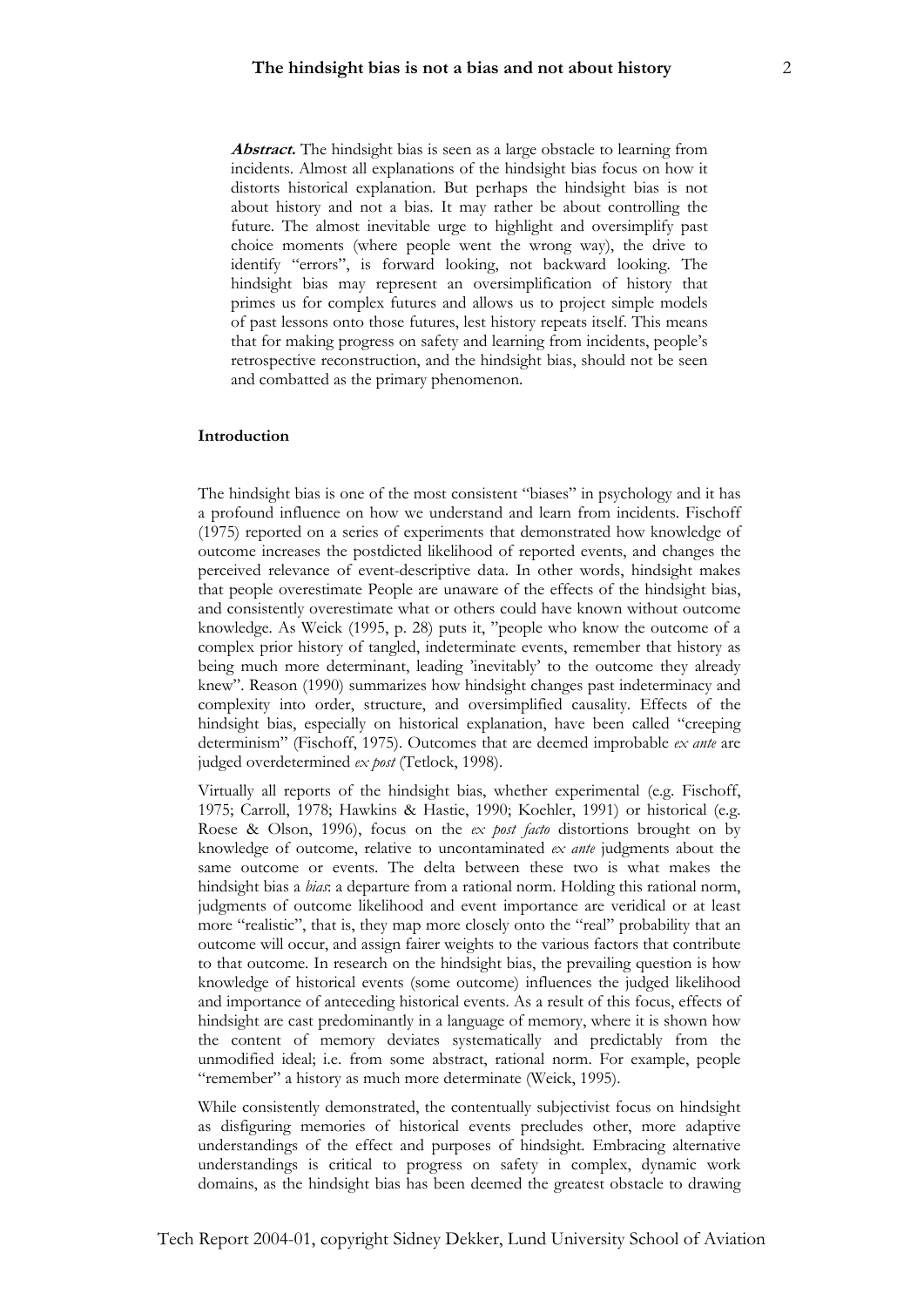constructive lessons from past failures (Fischoff, 1975; Woods et al., 1994; Dekker, 2002). As long as the hindsight bias keeps intervening in historical understanding, we will oversimplify causality, overrate the contribution of rule- or procedure "violations" (McDonnald *et al.*, 2002), misjudge the prominence or relevance of data available to people at the time, and overestimate the likelihood of the outcome (and people's knowledge of it). Thus we are doomed to drawing counterproductive conclusions for progress on safety (e.g. removing "bad apples"; dictating even more rules or procedures; restraining human variability through automation). Removing or constraining the effects of the hindsight bias is crucial for understanding how and why people did what they did, and how it could happen again.

For purposes of advancement of safety, concentrating mainly on the historical distortions of the hindsight bias may be addressing symptoms more than causes. Indeed, there is ample evidence that despite exhortations (for example to accident investigators) to understand the world as it looked through the eyes of the decision maker at another place and time, hindsight keeps overruling most attempts at explaining history from the inside-out (e.g. Perrow, 1984; Dekker, 2002). Fischoff comments that "it is both unfair and self-defeating to castigate decision makers who have erred in fallible systems, without admitting that fallibility and doing something to improve the system" (1975, p. 298). But castigating decision makers appears an indelible part of failure analysis. Any random sample of accident reports will put the hindsight bias on full display. If we, besides monitoring and documenting the effect of hindsight, propose no psychological theory of *why* people disfigure history, we will come up short on solutions for keeping the hindsight bias in check, even if we all agree that it needs to be kept in check. To be sure, political and sociological theories on distorting history are in no short supply (e.g. Weber, 1949; Roese & Olson, 1996), and effects predicted by them may well change historical renderings through motivational, cultural and emotional influences even in smaller scale settings (precisely the things Fischoff endeavoured to remove or at least experimentally control). Accident investigations are prone to such effects, as Perrow (1984) has noted:

"Formal accident investigations usually start with an assumption that the operator must have failed, and if this attribution can be made, that is the end of serious inquiry. Finding that faulty designs were responsible would entail enormous shutdown and retrofitting costs; finding that management was responsible would threaten those in charge, but finding that operators were responsible preserves the system, with some soporific injunctions about better training." (p. 146)

But while some psychological specification of reasons for distorting effects have been put forward, for example heuristics of availability or representativeness (Tversky & Kahneman, 1974), a comprehensive functionalist psychological account has not yet been developed. Yet one key to making progress on safety may lie precisely in such a functionalist account. Why, psychologically (not politically), is it that people distort history the way they do? Answers to this question can help direct efforts to improve historical renderings of safety-critical events, thereby potentially enhancing the learning leverage extracted from them.

In keeping with recent anti-normativist traditions in psychology, one can see the hindsight bias not as a bias in the sense of departing from realism or from some rational norm. Rather, the "distortions" brought on by hindsight are inherently rational because they carry ecological utility for organisms continually adapting inside dynamic, complex and risky environments. Hindsight in this sense is not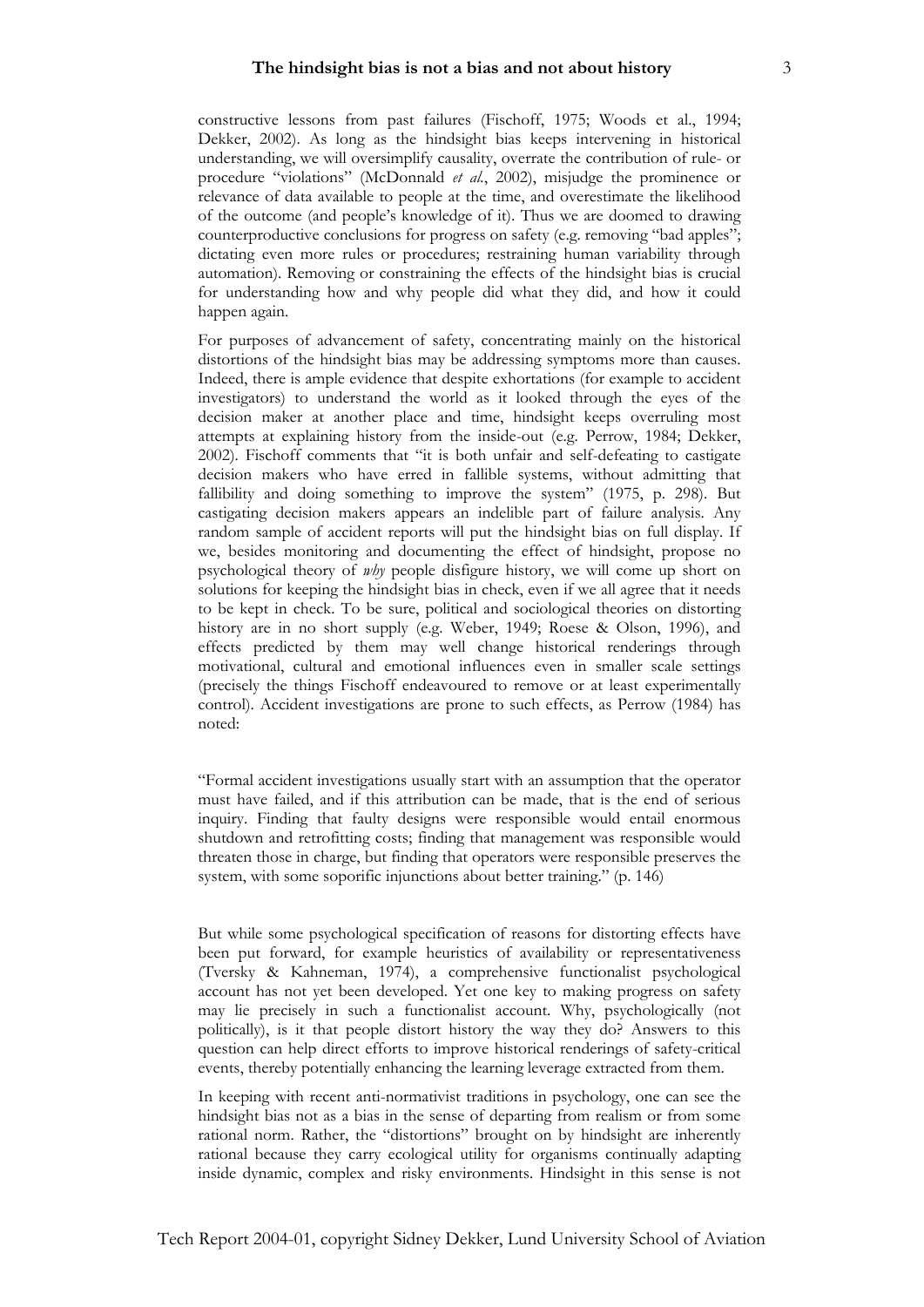directed at historical explanation (which makes its distortions ill-adapted and dysfunctional) but about attaining perceptions of being able to control the future (which makes its distortions adaptive and highly functional). This idea is strengthened by finding how the hindsight "bias" can override another bias in psychology related to historical and causal explanation: the fundamental attribution error. Rather than making the perspectives of actor and observer diverge (as the fundamental attribution error predicts), hindsight brings them back together. First, though, one basic ingredient of the arguments needs to be presented: errors as ex post facto constructs rather than stable facts of some objective reality. This ingredient is not only borne out by research on the hindsight bias, but also necessary for making further progress on keeping the hindsight bias in check.

## **"Errors" as ex post facto constructs**

## *The new view and avoiding hindsight*

A key commitment of the new view to human error (Woods et al., 1994; Dekker, 2002) is to understand why it made sense for people to do what they did. A premise is that system goals and individual goals overlap; that people do not come to work to do a bad job. Behavior is rational within situational contexts. As historian Barbara Tuchman puts it:

"Every scripture is entitled to be read in the light of the circumstances that brought it forth. To understand the choices open to people of another time, one must limit oneself to what they knew; see the past in its own clothes, as it were, not in ours" (1981, p. 75).

This position turns the exigent social and operational context into the only legitimate interpretive device. This context becomes the constraint on what meaning we, who were not there when it happened, can now give to past controversial assessments and actions. Historians are not the only ones to encourage this switch, this inversion of perspectives, this persuasion to put ourselves in the shoes of other people. In hermeneutics it is known as the difference between exegesis (reading out of the text) and eisegesis (reading into the text). The point is to read out of the text what it has to offer about *its* time and place, not to read into the text what we want it to say or reveal now. Jens Rasmussen points out that if we cannot find a satisfactory answer to questions such as "how could they not have known?", then this is not because these people were behaving bizarrely (see Vicente, 1999). It is because *we* have chosen the wrong frame of reference for understanding their behavior. The frame of reference for understanding people's behavior is their own normal, individual work context, the context they are embedded in and from which point of view the decisions and assessments made are mostly normal, daily, unremarkable, perhaps even unnoticable. A challenge is to understand how assessments and actions that from the outside look like "errors" become neutralized or normalized so that from the inside they appear non-remarkable, routine, normal.

If we want to understand why people did what they did, then the adequacy of the insider's representation of the situation cannot be called into question. The reason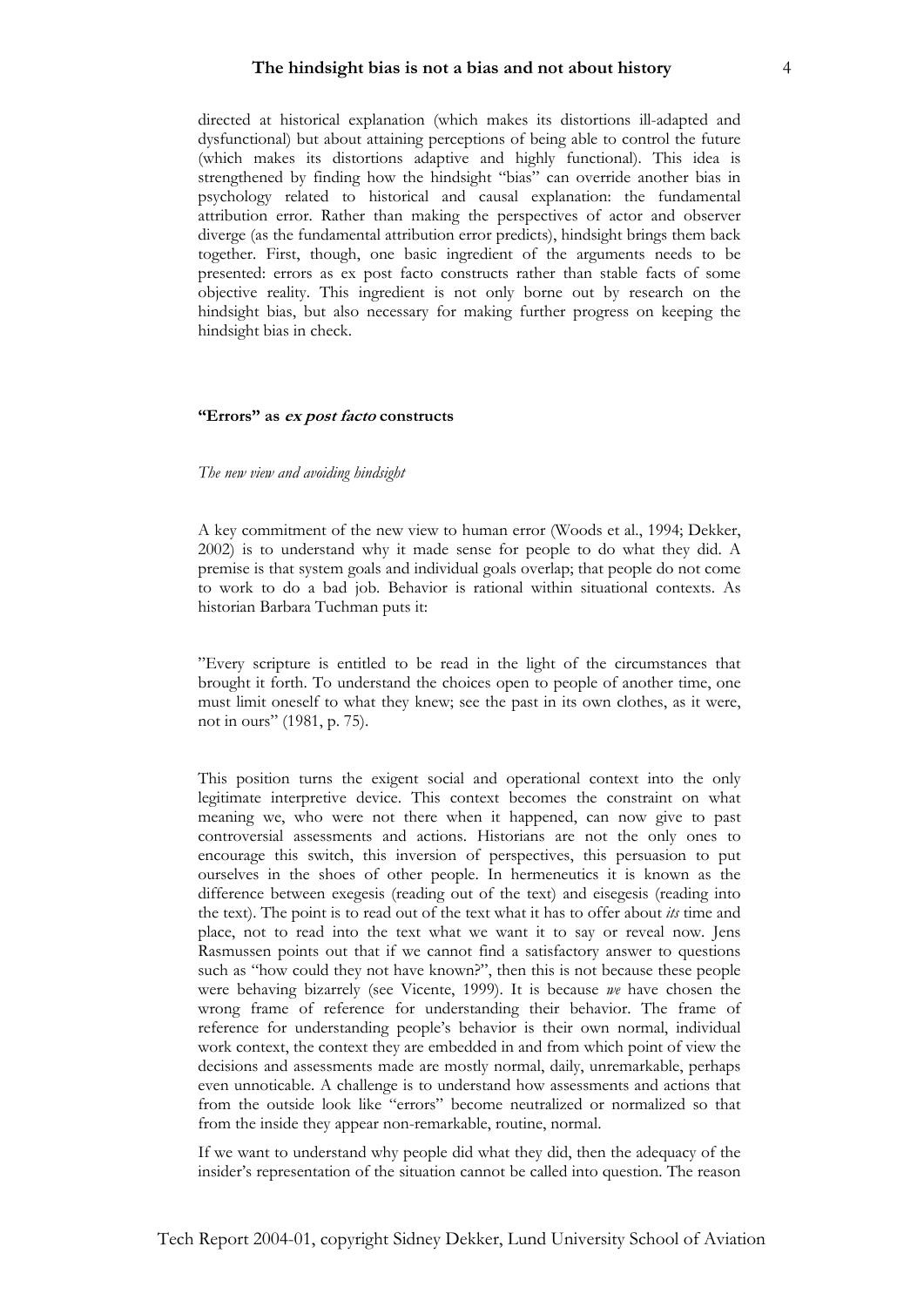is that there are no objective features in the domain on which we can base such a judgment. In fact, as soon as we make such a judgment, we have imported criteria from the outside—from another time and place, from another rationality. Ethnographers have always championed the point of view of the person on the inside. Emerson, as did Rasmussen, advised that instead of using criteria from outside the setting to examine mistake and error, we should investigate and apply local notions of competent performance that are honored and used in particular social settings (Vaughan, 1999). This excludes generic rules and motherhoods (e.g. "pilots should be immune to commercial pressures"). Such "criteria" ignore the subtle dynamics of localized skills and priority setting, they run roughshod over what would be considered "good" or "competent" or "normal" from inside actual situations. Indeed, such criteria impose a rationality from the outside, impressing a frame of context-insensitive, idealized concepts of practice upon a setting where locally tailored and subtly adjusted criteria rule instead.

Despite all of this, efforts to pull away from normativism or rationalism in human factors have lived a tortured and only very partially successful history. For example, Snook (2002) suggests removing "decision making" from the vocabulary of investigations altogether. It would be an additional way to avoid counterfactual reasoning and judgmentalism, as decisions that eventually led up to a bad outcome all too quickly become "bad" decisions (p. 206):

"Framing such tragedies as decisions immediately focuses our attention on an individual making choices..., such a framing puts us squarely on a path that leads straight back to the individual decision maker, away from the potentially powerful contextual features and right back into the jaws of the fundamental attribution error. 'Why did they decide …?' quickly becomes 'Why did they make the wrong decision?'. Hence, the attribution falls squarely onto the shoulders of the decision maker and away from potent situational factors that influence action. Framing the…puzzle as a question of meaning rather than deciding shifts the emphasis away from individual decision makers toward a point somewhere 'out there' where context and individual action overlap.

Yet sensemaking is not immune to retrospective, disfiguring pressure either. If what made sense to the person inside the situation still makes no sense given the outcome, then outside observers hasten to point that out ("they lost situation awareness"). Even in sensemaking, the hindsight bias is an ever-present risk. Perhaps the pull in the direction of the position of retrospective outsider is irresistable, inescapable, whether we make lexical adjustments in our investigative repertoire or not. Even with the potentially judgmental notion of "decision making" removed from the forensic psychological toolbag, it remains incredibly difficult to "see the past in its own clothes, not in ours".

## *"Errors" as constructs*

When looked at from the position of retrospective outsider, "human errors" can look so very real, so compelling. They failed to notice, they did not know, they should have done this or that. But from the point of view of people inside the situation, as well as potential other observers, this same "error" is often nothing more than normal work. To paraphrase Giddens, "errors" represent an active, corrective intervention in (immediate) history. It is impossible for us to give a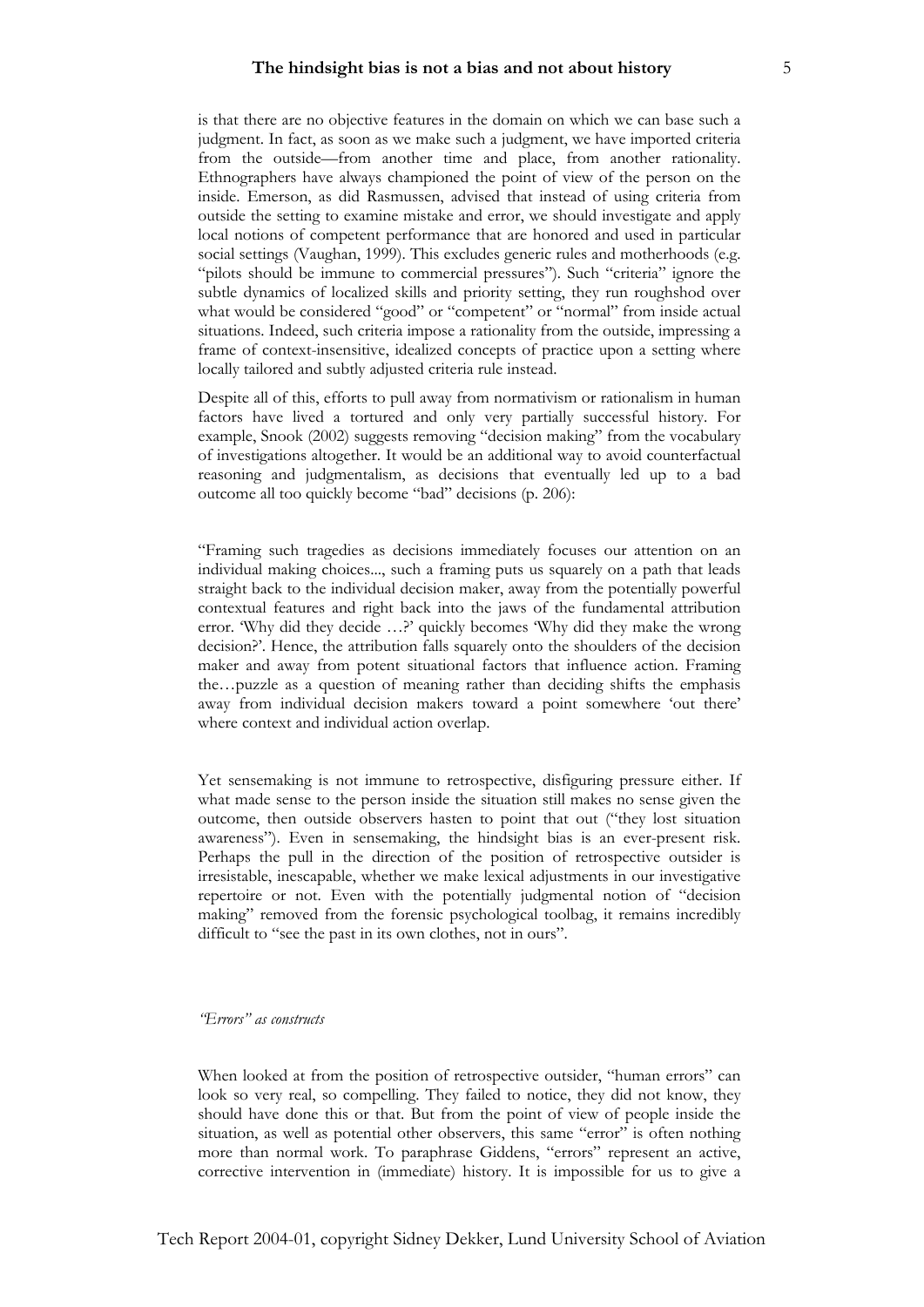mere chronicle of our experiences or observations: our assumptions, past experiences and future aspirations make that we impress a certain organization on that which we just went through or saw. "Errors" are a powerful way to impose structure onto past events. "Errors" are a particular way in which we as observers or actors reconstruct the reality we just experienced. Such reconstruction, however, inserts a severe discontinuity between past and present. The present was once an uncertain, perhaps vanishingly improbable future (Tetlock, 1998). Now we see it as the only plausible outcome of a deterministic past.

But errors get "real" only when we step outside, or set ourselves outside, the stream of experience in which they occured. While carrying out tasks in situated contexts, people do not make "errors"—their errors are not discovered (either by themselves or by outside observers) until after the fact (even if immediately after the fact, where intention and outcome have deviated). It is this outsider perspective (even if we were insiders only seconds ago) that endows history, even immediate history, with a determinism it lacked when it was still unfolding. "Errors", then, are *ex post facto* constructs. The research base on the hindsight bias contains some of the strongest evidence for this. "Errors" are not empirical facts. As an observed "fact", the error only exists by virtue of the observer and his position outside the stream of experience. The error does not exist because of some objective empirical reality in which it putatively takes place, since there is no such thing and if there was, we could not know it. Just as any act of observation changes the observed, our very observations of the past inherently intervene in reality, converting complex histories into more linear, more certain, fair, and disambiguated chronicles. Errors are the result of outside observers squeezing now-known events into the most plausible, or convenient deterministic scheme. In the research base on hindsight, it is not difficult to see how such retrospective restructuring embraces a liberal take on the history it aims to recount. The distance between reality as portrayed by a retrospective observer and as experienced by those who were there (even if these were once the same people) grows substantially with the rhetoric and discourse employed and the investigative practices used. Why do "errors" fulfill such an important function in our reconstructions of history, of even our own histories? Seeing errors in history may actually have little to do with historical explanation. Retrospective recounting tells us more about the observer and his or her goals and aspirations, than it does about historical events.

## **The hindsight bias as forward looking**

In 1971, Jones & Nisbett documented the tendency of actors to attribute their actions to external situational causes, whereas observers (by contrast) attribute the same actions to causes internal to the actor(s). They called this tendency the "actor-observer divergence". A few years later, the "fundamental attribution error" described how observers underestimate the impact of situational forces and overestimate the importance of internal dispositional factors (Ross, 1977). Such misestimations appear as a constant in analyses of past breakdowns where outside observers (e.g. accident investigators) are apt to assign reasons for outcome failures to personal shortcomings (e.g. crewmembers "lose situation awareness", or display "ineffective crew resource management"). In aviation, specific paragraphs in accident reports are even reserved for tracing the potentially broken human components. Investigators have to explore the anteceding 24- and 72-hour histories of the humans who would later be involved in a mishap. Was there alcohol? Was there stress? Was there fatigue? Were there other predispositions in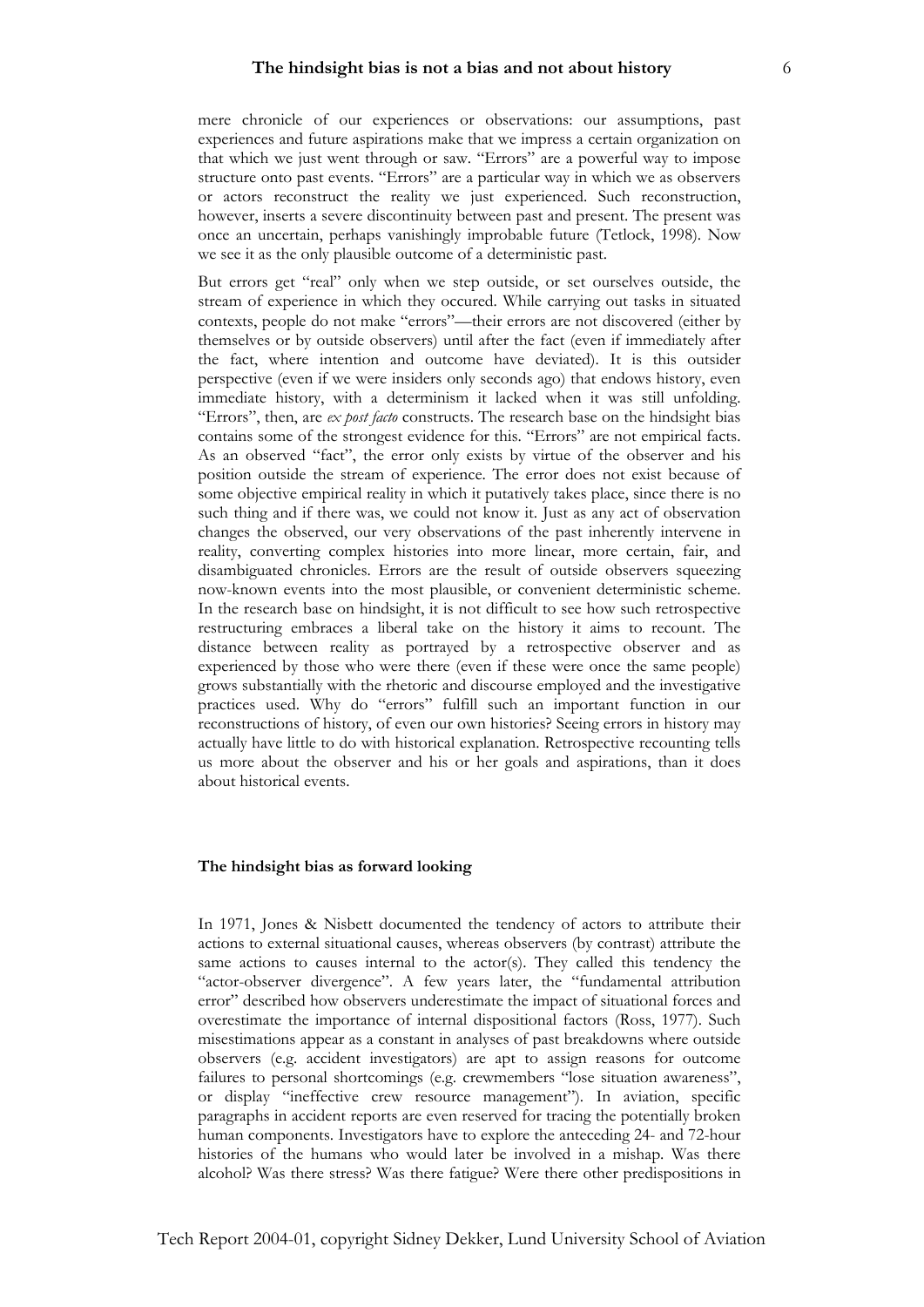the form of insufficient proficiency or experience? Were there previous problems in the training or operational record of these people? Were there other distractions or problems? Human error is reduced to some notion of personal "fitness for duty". This investigative requirement institutionalizes the fundamental attribution error. Such deep-seated reflexes prompt Snook (2000) to comment that the fundamental attribution error is alive and well.

But is it?

## *The hindsight bias and perceived control over the future*

The linearization and simplification that happens in the hindsight bias may be a form of abstraction that allows us to export and project our and others' experiences onto future situations. Future situations can never be predicted at the same level of contextual detail as the new view encourages us to explain past situations. Predictions are possible only because we have created some kind of "model" for the situation we wish to gain control over, not because we can exhaustively foresee every contextual factor, influence, data point. This model any model—is an abstraction away from context, an inherent simplification. The model we create—naturally, effortlessly, automatically—after past events with a bad outcome inevitably becomes a model of binary choices, bifurcations and unambiguous decision moments. That is the only useful kind of model we can take with us into the future if we want to guard against the same type of pitfalls and forks in the road.

The hindsight bias, then, is about attaining control, or a perception of control, not about explaining. It is forward-looking, not backward looking. Social psychology consistently points out how perceived uncontrollability of adverse events is among the greatest possible nonspecific human stressors, leading to a host of undesirable effects, including depression and anxiety (Johnson & Sarason, 1978) and even illness (Stern *et al*., 1982). Such and other social psychological research posits perceived control (note: not real control, but perceived) as a highly adaptive coping mechanism, as an effective mediating variable between threats and their outcome (see e.g. Baum *et al.* (1983) who investigated control perceptions and their effects in the wake of the Three Mile Island nuclear accident). By letting individual decision makers slide into disrepute (they and their actions are uniquely bad), people can relieve the tension between broken beliefs (the system is not safe after all) and fervent hopes that it still is. That the hindsight bias may not be primary, but rather ancillary expressions of more adaptive, locally rational and useful identity-preserving strategies for the ones committing them, is consonant with observations of a range of reasoning "errors". People keep committing them not because they are logical (i.e. globally rational) or because they only produce desired effects, but because they serve a purpose more important than all of that:

"This dynamic, this 'striving to preserve identity', however strange the means or effects of such striving, was recognised in psychiatry long ago. [This phenomenon] is seen not as primary, but as attempts (however misguided) at restitution, at reconstructing a world reduced by complete chaos." (Sacks, 1998, p. 7).

However "strange the means or effects of such striving", the hindsight bias allows us an illusion of predicting and avoid future roads to perdition. A constant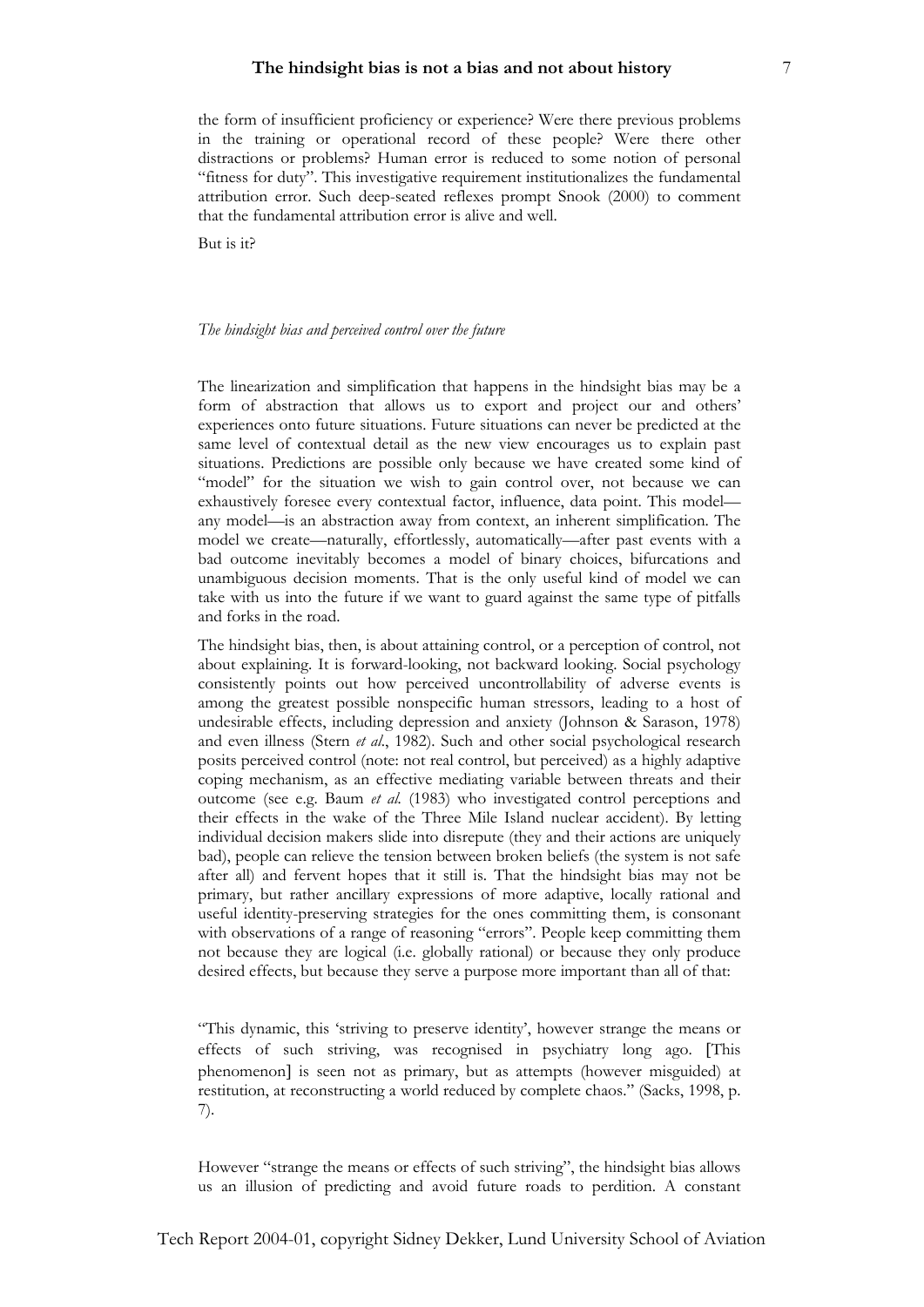response that helps generate perceptions of control, then, has adaptive value. This applies to ourselves and our own failures as much as it applies to our observations of failures of other people. When confronted by failures that occurred to other people, we may imperatively be tripped into vicarious learning, spurned by our own urge for survival: what do I do to avoid that from happening to me? When confronted by our own performance, we have no priviledged insight into our own failures, even if we would like to think we do. The past is the past, whether it is our own or somebody else's. Our observations of the past inevitably intervene and change the observed, whosever past it is. This is something that the fundamental attribution error cannot account for. Even here people appear susceptible to reframing past complexity as simple binary decisions; wrong decisions due to personal shortcomings: things *they themselves* missed, things *they themselves* should have done or should not have done.

### *Hindsight and actor-observer convergence*

Hindsight thus blurs the distinction between actor and observer. We are all "observers" of our own performance—this is the only way we can spot errors in the first place: by setting ourselves *outside* the stream of experience. Where actorobserver distinctions blur, actor-observer divergences no longer occur, or at least become difficult to distinguish. Partly as a result of this, the fundamental attribution error is not as consistent in social psychology as the hindsight bias. The psychological perspective taken by an observer can be manipulated, even if people know the outcome, for example by instructions (Gould & Sigall, 1977), which is a hope reverberating in appeals to accident investigators to this day (e.g. Dekker, 2002).

Snook (2000) investigates how, in the fog of post-Gulf war Iraq, two helicopters carrying UN peacekeepers were shot down by American fighter jets. The situation in which the shootdown occurred was full of risk, role ambiguity, operational complexity, resource pressure, slippage between plans and practice. Yet immediately after the incident, all of this gets converted into binary simplicity (a choice to err or not to err) by DUKE—the very command onboard the airborne control center whose job it was not to have such things happen. Allowing the fighters to shoot down the helicopters was *their* "error", yet they do not blame context at all, as the fundamental attribution error predicts they should. It was said of the DUKE that immediately after the incident:

"he hoped we had not shot down our own helicopters and that he couldn't believe anybody could make that dumb of a mistake" (Snook, 2000, p. 205).

It is DUKE himself who blames his own dumb mistake. As with the "errors" in the previous chapter, the dumb mistake is something that jumps into view only with knowledge of outcome, its "mistakeness" a function of the outcome, its "dumbness" a function of the severity of the consequences. While doing the work, helping guide the fighters, identifying the targets, all DUKE was doing was his job. Normal work. He was not sitting there making "dumb mistakes". They are a product of hindsight, his own hindsight, directed at his own "mistakes". The fundamental attribution error does not apply. It is overridden.

The fighter pilots too, engage in self-blame, literally converting the ambiguity, risk, uncertainty and pressure of their encounter with potentially hostile helicopters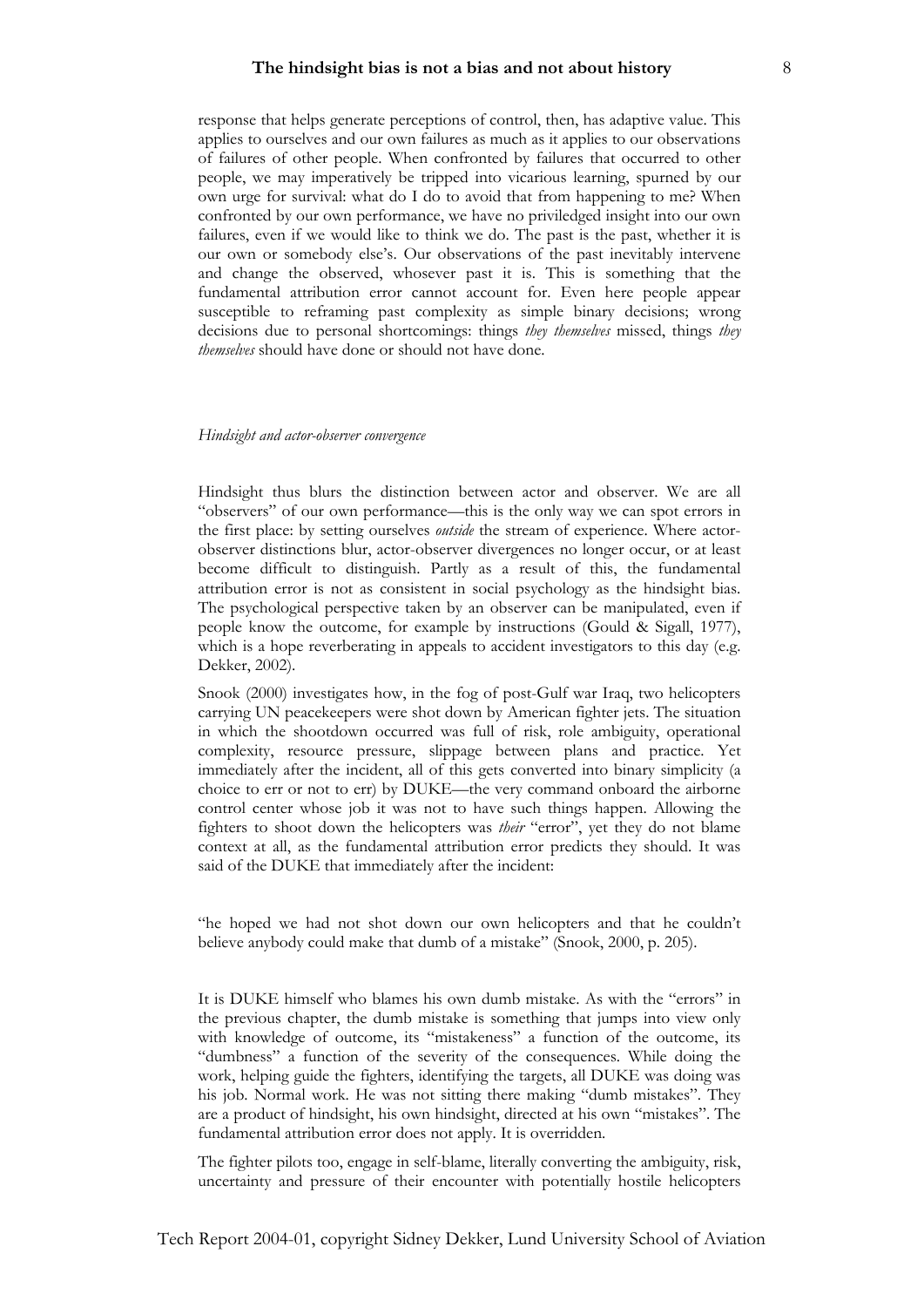into a linear series of decision errors, where they repeatedly and consistently took wrong turns on their road to perdition (*we* (1) misidentified, (2) engaged and (3) destroyed):

"Human error did occur. We misidentified the helicopters; we engaged them; and we destroyed them. It was a tragic and fatal mistake." Tiger 02 quoted in Snook (2000, p. 205).

Again, the fundamental attribution error makes the wrong prediction. If it were true, then these fighter pilots would tend to blame context for their own "errors". Indeed, it was a rich enough context—fuzzy, unfamiliar, multi-player, timepressurized, risky—with plenty of "blameworthy" factors to go around. If that is where you would look. Yet these fighter pilots do not. *We* misidentified, *we* engaged, *we* destroyed. The pilots had the choice not to; in fact they had a series of three choices not to instigate a tragedy. But they did. Human error did occur. Of course, elements of self-identity and control are wrapped up in such an attribution, a self-identity for which fighter pilots may well be poster children.

It is interesting to note that the tendency to convert past complexity into binary simplicity—into twofold choices to identify correctly or incorrectly, to engage or not, to destroy or not—overrides the fundamental attribution error. This confirms the role of the hindsight bias as a catalyst for learning. Learning (or having learned) expresses itself most clearly by doing something differently in the future, by deciding or acting differently, by removing one's link in the accident chain, as fighter pilot Tiger 02 puts it:

"Remove any one link in the chain and the outcome would be entirely different. I wish to God I could go back and correct my link in this chain—my actions which contributed to this disaster." (Tiger 02, quoted in Snook, 2000, p. 205).

We cannot undo the past. We can only undo the future. But undoing the future becomes possible only when we have abstracted away past failures, when we have decontextualized them, stripped them, cleaned them from the fog and confusion of past contexts, highlighted them, blown them up into obvious choice moments that we, and others, had better get right next time around. *Prima facie*, the hindsight bias is about missassessing the contributions of past failings to bad outcomes. But if the phenomenon is really as robust as it is documented to be and if it actually manages to override the fundamental attribution error, it is probably the expression of more primary mechanisms running right beneath its surface.

The hindsight bias is a meaningful adaptation. It is not about past failures. It is about preventing future ones. In preparing for future confrontations with situations where we or others might "err" again, and do not want to, we are in some sense taking refuge from the banality of accidents thesis. The thought that accidents emerge from murky, ambiguous, everyday decision making renders us powerless to do anything meaningful about it. This is where the hindsight bias is so fundamentally adapative. It highlights for us where we could fix things (or where we think we could fix things), so that the bad thing does not happen again. The hindsight bias is not a bias at all, in the sense of a departure from some rational norm. The hindsight bias *is* rational. It in itself represents and sustains rationality. We *have* to see the past as a binary choice, or a linear series of binary choices, because that is the only way we can have any hope of controlling the future. There is no other basis for learning, for adapting. Even if those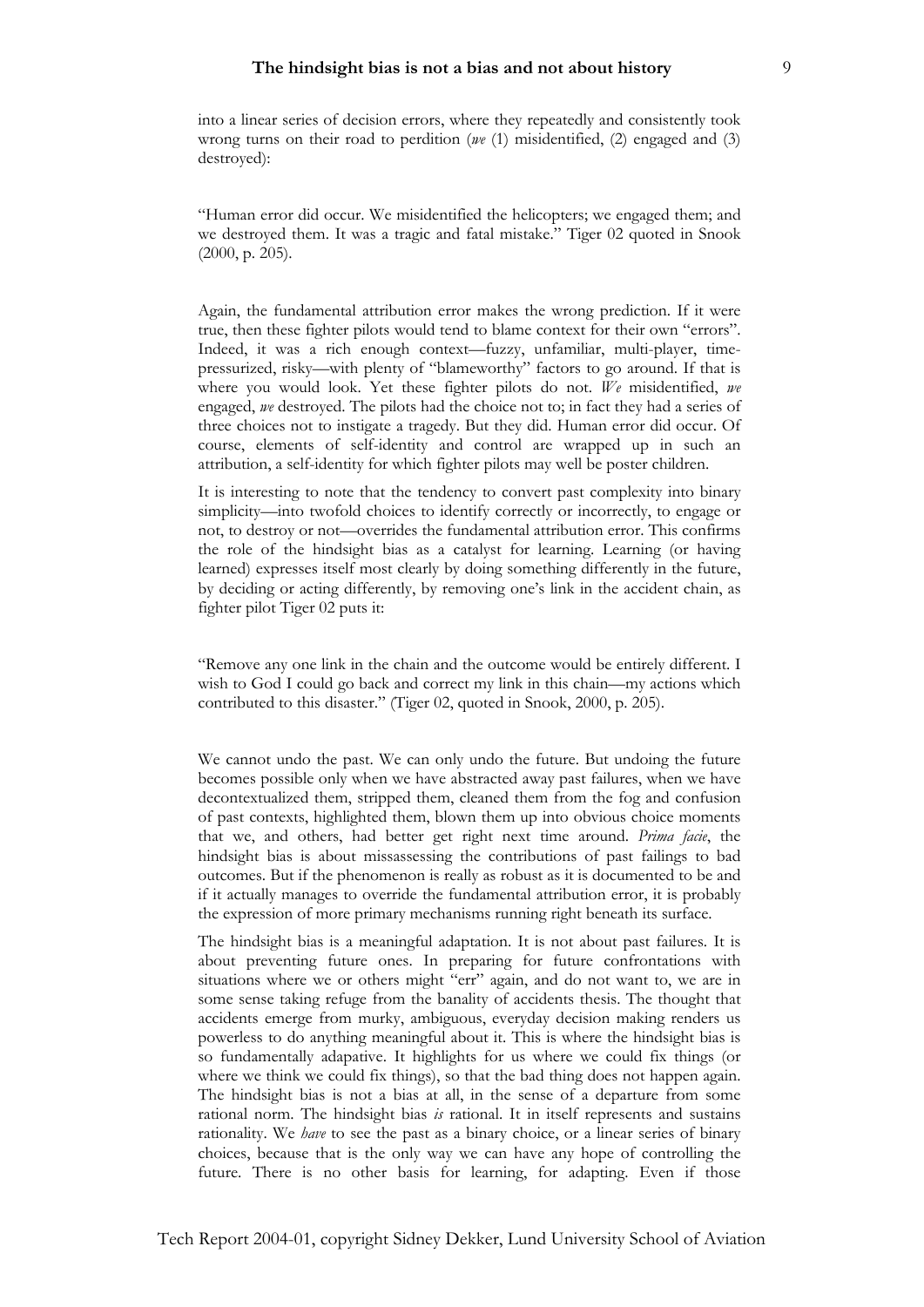adaptations may consist of rather coarse adjustments; of undamped and overcontrolling regulations. Even if these adaptations occur at the cost of making oversimplified predictions. But making oversimplified predictions of how to control the future is apparently better than having no predictions at all.

## **Conclusion**

The hindsight bias is not about history and not a bias. Rather it is about controlling the future. Or, more specifically, about giving oneself the perception of being able to control the future. Retrospective reconstruction, and the hindsight bias, should not be seen (and combatted) as the primary phenomenon. Instead, it represents and serves a larger purpose, responding to a highly pragmatic concern. The almost inevitable urge to highlight and oversimplify past choice moments (where people went the wrong way), the drive to identify "errors", is forward looking, not backward looking. The hindsight bias may represent an oversimplification of history that primes us for complex futures and allows us to project simple models of past lessons onto those futures, lest history repeats itself.

Fischoff concludes how, because of the hindsight bias, "the very outcome knowledge which gives us the feeling that we understand what the past was all about may prevent us from learning anything from it." (1975, p. 299). But is the hindsight bias destructive to learning, or is it part of trying to learn? Fischoff's original paper carries the title "hindsight does not equal foresight". Yet, while indeed not equal, perhaps hindsight is about foresight after all. Perhaps the "biasing" part of hindsight (the oversimplifications, the creeping determinism, the blowing out of proportion of particular data or events leading up to a bad outcome) is about creating a particular type of abstracted foresight that affords us better prediction of and control over future outcomes.

#### **References**

Baum, A., Fleming, R., & Singer, J. E. (1983). Coping with victimization by technological disaster. *Journal of Social Studies, 39*, 117-138.

Carroll, J. S. (1978). The effect of imagining an event on expectations for the event: An interpretation in terms of the availability heuristic. *Journal of experimental social psychology, 14*, 88-96.

Dekker, S. W. A. (2002). *The field guide to human error investigations*. Bedford, UK: Cranfield University Press/Aldershot, UK: Ashgate.

Fischoff, B. (1975). Hindsight is not foresight: The effect of outcome knowledge on judgement under uncertainty. *Journal of Experimental Psychology: Human Perception and Performance, 1(3),* 288-299.

Gould, R. & Sigall, H. (1977). The effects of empathy and outcome on attribution: An examination of the divergent persepctives hypothesis. *Journal of Experimental Social Psychology, 13*, 480-491.

Hawkins, S. A., & Hastie, R. (1990). Hindsight: Biased judgments of past events